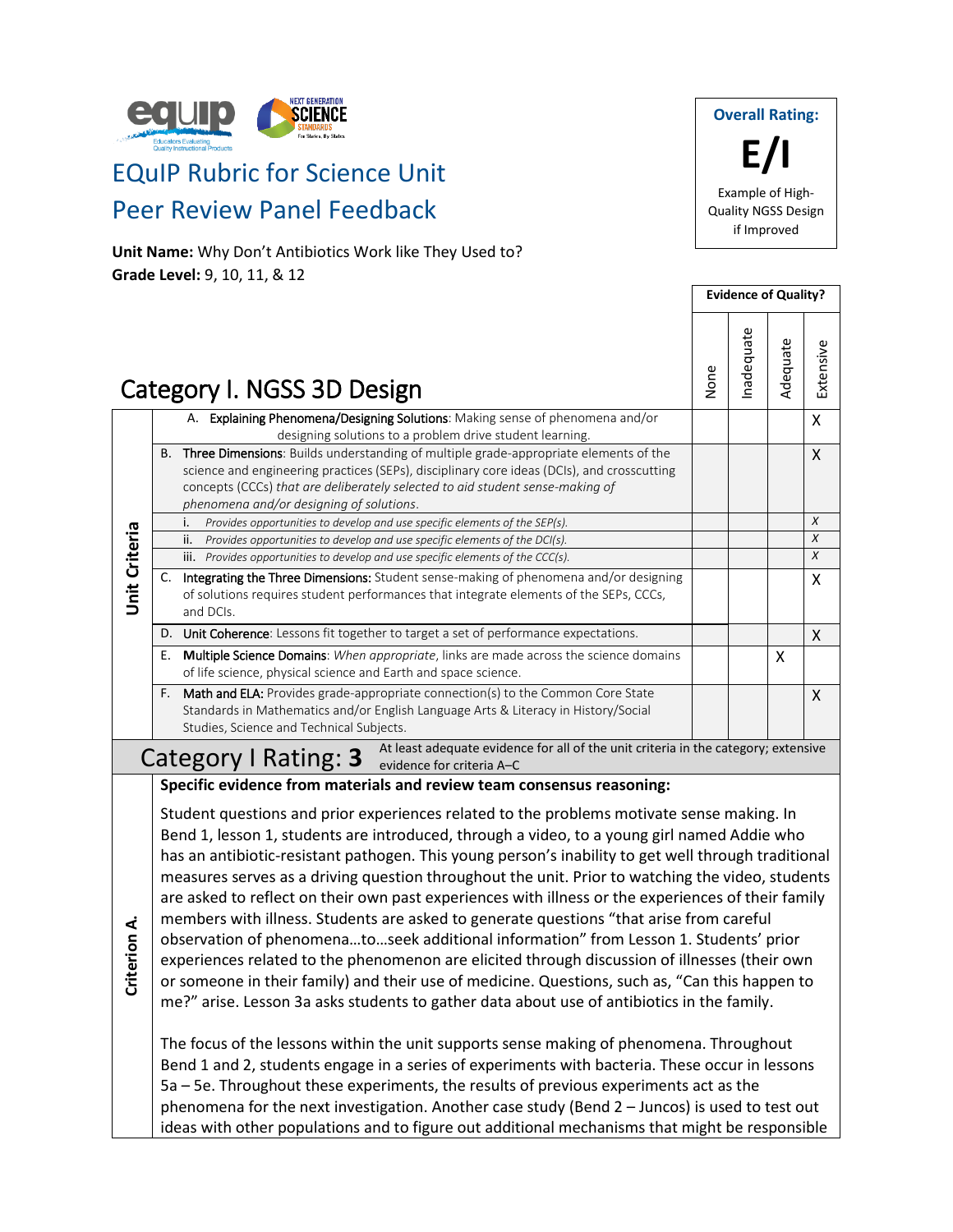for Addie's dilemma and the change in Juncos. Many of the suggested prompts included in the Teacher's Manual promote sense-making by the students.

Addie's sickness and more importantly the inability of antibiotics to help her is a driving phenomenon in Bend 1 and is a strong enough phenomenon to be referenced throughout the entire unit where appropriate.

Engineering is not a learning focus in this unit.

**Suggestions for improvement:**

It might be useful for teachers who are new to a sense-making approach to instruction to overtly identify the case study of Addie as the overarching phenomenon for the unit, and at the lesson level, the smaller grain size phenomena provide lesson level focus.

**Specific evidence from materials and review team consensus reasoning:**

Throughout the unit, students are provided opportunities to develop and use specific elements of the Science and Engineering Practices. For example, during lesson 5a, students design and carry out experiments to test the effects of antibiotics on bacterial growth. Engagement in this science and engineering practice is deliberately selected to aid students in sense making of disease-resistant antibiotics. Ultimately, the experiment the students conduct helps them understand how antibiotics move through the body and the effects of different concentrations of antibiotics on bacteria. Students are provided repeated opportunities to use specific elements of all eight Practices as well as being given opportunities for developing specific elements of the Practices. For example, in Lesson 4, students develop a model of a simple system. In Lesson 3b, students develop and use a model to generate data to support explanations and to predict phenomena. Then, in Lesson 6, students develop and use a model based on evidence to illustrate the relationships between components in their explanations. Lesson 7 has students develop a model to illustrate and predict the relationships between variables to provide mechanistic accounts and/or predict phenomena. Lessons in Bend 1 also develop students' ability to plan and conduct investigations. Modeling, planning, and conducting investigations continue to be developed in Bend 2 and 3, while arguing from evidence and obtaining, evaluating, and communicating information are purposefully being developed in Bends 2 and 3.

**Criterion**  <u>ക്</u>

Students are provided multiple opportunities to develop and use specific elements of the DCIs. For example, as students move through a progression of experiments in lessons 5a – 5e, they are working with an element of DCI LS4.B, "The traits that positively affect survival are more likely to be reproduced, and thus are more common in the population." Students begin to develop understanding of inherited traits vs. learned behavior in Bend 2 with the Juncos (LS4.C) and evidence of common ancestry (LS4.A) in Bend 3. Lesson 11b provides an opportunity to understand how scientists determine if a behavior is inherited or learned by reading journal articles about bee studies and applying that thinking to Juncos. Lessons in Bend 3 deliberately develop students' understanding of how genetic information provides evidence of evolution by examining karyotypes then adding variation in the expression of genetic information of traits like wing length and tail length in Lesson 16. By Lesson 20, students were revising their common ancestry models to explore other factors that might account for speciation in Junco populations.

Students are provided multiple opportunities to develop and use specific elements of the CCCs throughout the unit. The CCCs of Patterns and Cause and Effect are emphasized throughout the unit. These are the CCCs in the five performance expectations identified in the unit. "Different patterns may be observed at each of the scales at which a system is studied and can provide evidence for causality in explanations of phenomena" was used to try to answer questions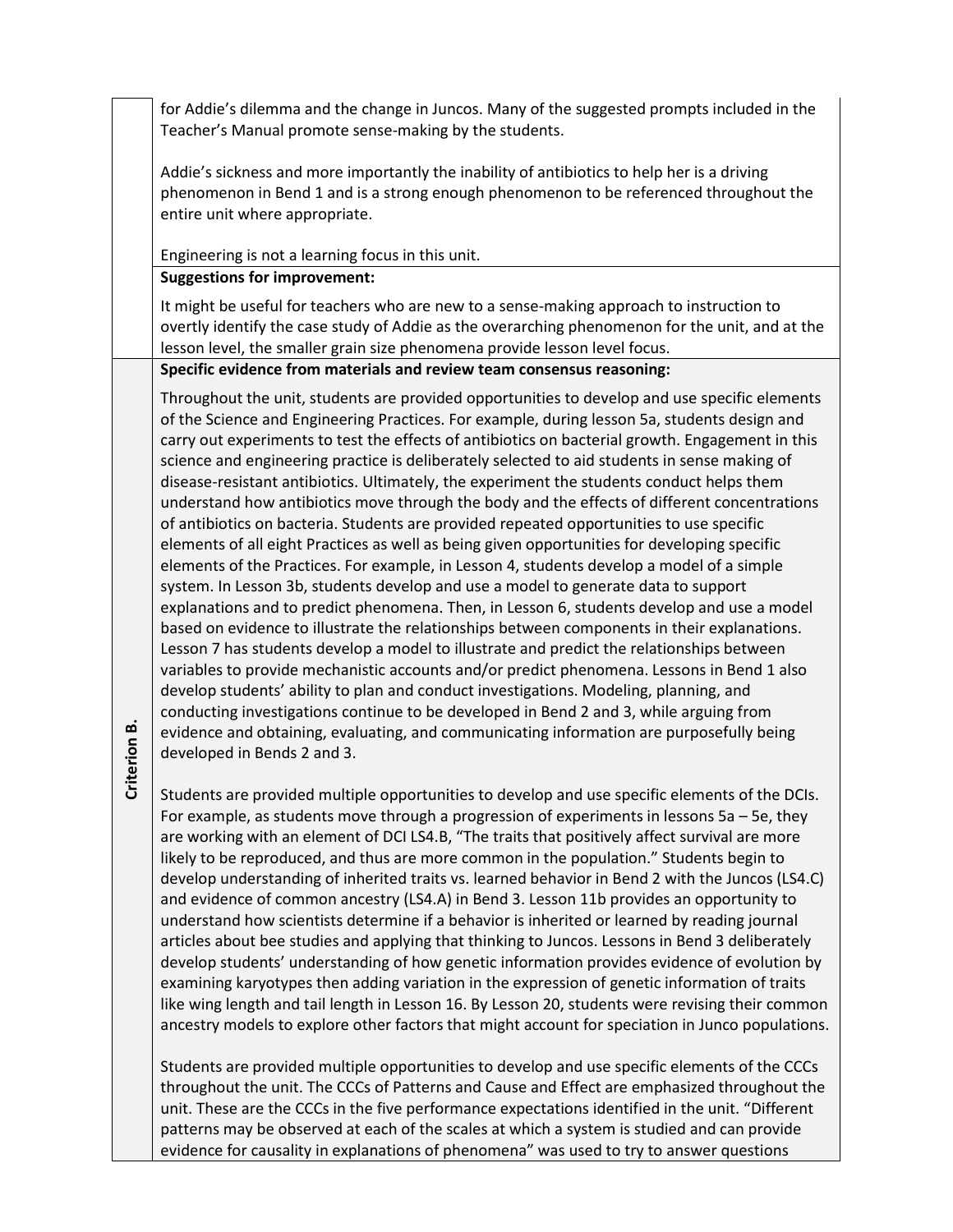| about Addie. A timeline of events was created to examine any large-scale patterns, then          |
|--------------------------------------------------------------------------------------------------|
| bacteria were cultured to examine patterns at a microbial scale. Variations in expressed traits  |
| were examined in Junco populations including mapping populations in different environments,      |
| and variations in genotypes were explored through karyotype analysis. These investigations led   |
| to "classification or explanations used at one scale may fail or need revision when information  |
| from smaller or larger scales is introduced, thus requiring improved investigations and          |
| experiments." "Mathematical representations" and "empirical evidence" were used in lessons       |
| 3b, 5b, 10, 13, 5e, 17b, 18, and 22. "Cause and effect relationships can be suggested and        |
| predicted for complex natural systems by examining what is known about smaller scale             |
| mechanisms within the system." For example, in lesson 13, students are encouraged to             |
| recognize the relationship between alleles and behavior as one of cause and effect. Students     |
| were provided opportunities to develop understanding that "[e]mpirical evidence is required to   |
| differentiate between cause and correlation and make claims about specific cause and effects"    |
| in Lessons 7, 11a, 11b, 15, 20, 22, and 23. Additional crosscutting concepts (systems, structure |
| and function, scale) were used as well.                                                          |
| Currentless for Immunicum anti-                                                                  |

### **Suggestions for improvement:**

Indicate to instructors when the SEP's targeted in the lesson are the same as those in the five performance expectations the unit is building toward. This will result in more purposeful development of those practices in students.

In the Teacher Guide, DCIs addressed in each lesson are sometimes indicated in the Teacher Preparation section. These DCIs are appropriately labeled as "From the Framework." Some of them appear in the Framework and not in the standards themselves. It should be noted within the lessons which DCIs are from the Framework but not the standards. For example, in Lessons 1 and 2, the DCI indicated is LS 4.C, but the text accompanying is not the DCI in the standards. This may help alleviate confusion for many teachers.

Using specific elements of the practices and crosscutting concepts in the relevant suggested prompts in the teacher's manual and on the student materials might make the use of them explicit and intentional by teachers and students.

**Specific evidence from materials and review team consensus reasoning:**

Student sense-making of phenomena requires performances that integrate elements of the three dimensions. For example, in lessons 5a and 5b, students design and carry out an investigation that develops and uses an element of LS 4.B and encourages them to identify patterns, make predictions about patterns they might see in the future, and to recognize how cause and effect apply to their data.

Each lesson organically uses the three dimensions to make sense of phenomenon driven by student questions. The Mission Board and Driving Question Board are public evidence of the resulting thinking and learning.

**Suggestions for improvement:**

**Criterion** 

**C.**

## **Specific evidence from materials and review team consensus reasoning:**

**Criterion D.** Each lesson builds on prior lessons by addressing questions raised and cultivating new questions. Each of the lessons presented in the Teacher Guide provides, at the top of the document, a section titled "Previous Lesson… Where we've been." This provides a very succinct synopsis of what has come before and is linked via an arrow to what students will be doing and what questions will be addressed in the current lesson.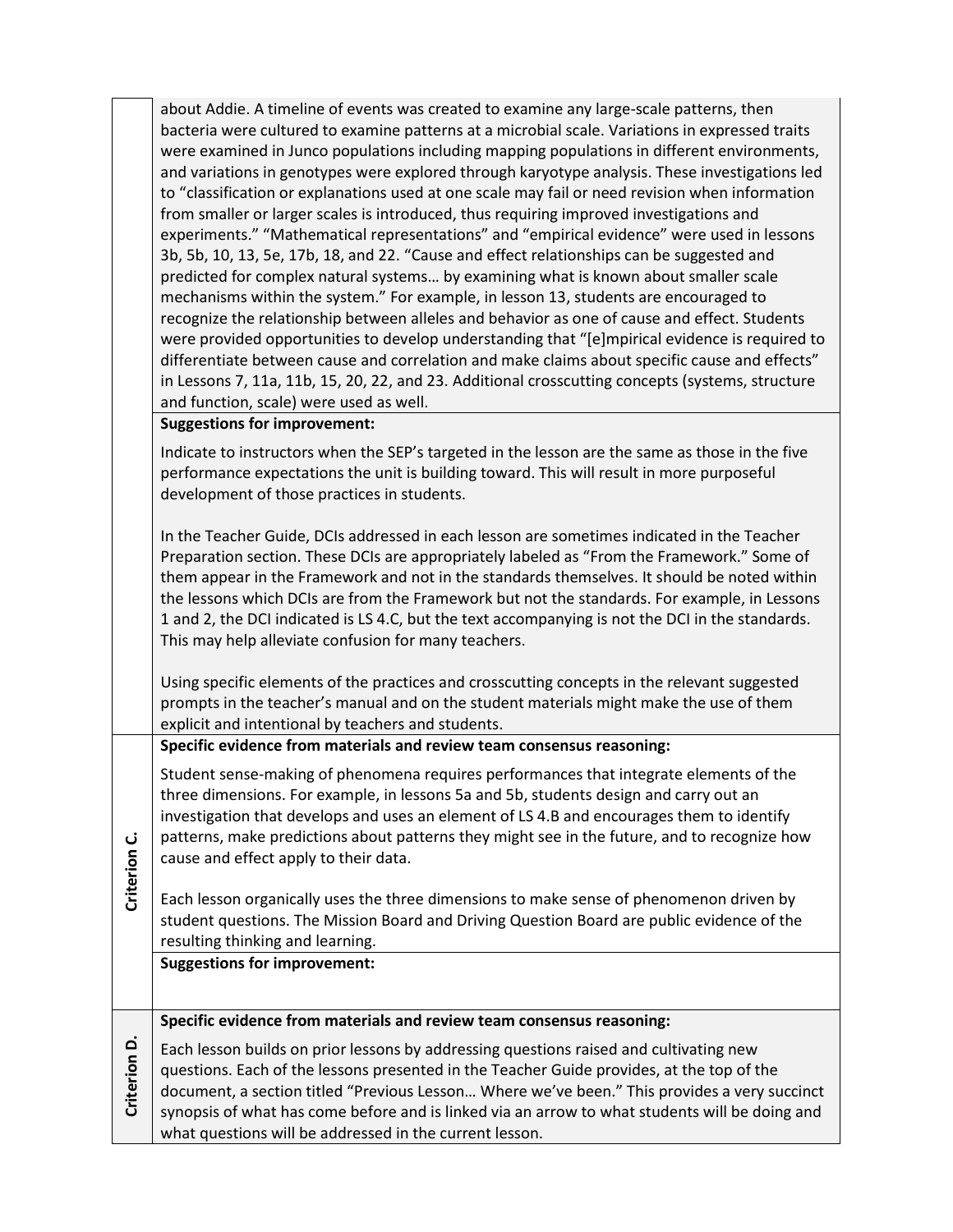Each experience promotes questions from the students and those questions drive subsequent learning. Suggested prompts in the teacher's guide provide assistance to teachers that help focus student thinking and assist in maintaining a logical conceptual flow.

There are multiple mechanisms embedded in the unit that explain how prior learning will be built upon. One such mechanism exists at the end of each lesson synopsis in the Evolution Storyline and is titled "Next Steps." For example, in lesson 5a, at the bottom of the box titled "What We Figure Out" the lesson states "We are excited to check on our future results, but know that it will take a couple of days to see the effects (just like it did in lesson 3a to 3b). We think we have figured out some pieces to help us answer some of the questions on our Driving Question Board, 'Why did antibiotics stop working for Addie?' So we want to take stock of the questions we answered and what we figured out so far in the next class and regroup."

Many of the student worksheets included first ask students to revisit ideas arrived at during the previous lesson. For example, the lesson 18 student activity sheet starts with the following "18.1 - Connecting to the Previous Lesson - Q1: What did we decide we could figure out by comparing the relationship between the alleles found in the mountain population males, and the alleles in the UCSD offspring?" This reinforces unit coherence and helps students move toward proficiency in the identified performance expectations.

The Teacher's Manual provides "Alignment to the Standards" with each lesson that includes the targeted PE as well as CCSS Math and ELA where appropriate. The overview page includes the targeted PEs that are being built toward with that lesson. Some of the "Getting Ready: Teacher Preparation" sections for a new lesson include connections to DCIs from the middle school, which could be useful to teachers for determining gaps in understanding. Each lesson performance expectation includes the targeted component of the targeted DCIs (and SEP and CCC).

#### **Suggestions for improvement:**

#### **Specific evidence from materials and review team consensus reasoning:**

The performance expectations that students are building toward throughout this unit all come from the Life Science domain.

In Bend 2, Lesson 10, geographical factors are considered with respect to understanding changes in Junco populations. This provides an opportunity to use concepts in HS.ESS1.C, HS.ESS2.E, and HS.ESS3.A.

**Criterion E.** Because only Life Science concepts were being developed, there was no opportunity to use the CCCs across science domains.

#### **Suggestions for improvement:**

Work through the high school performance expectations for the Earth and Space Science domain, identifying those that show significant overlap or applicability. Identifying these within the lessons will assist educators in making connections across domains. Connections to other performance expectations within the Life Science domain could also be identified. Educators will make different connections depending on where this unit falls in students' coursework.

Because this is such an extensive and rigorous unit, it may not be advantageous to incorporate other science domains, especially if they do not facilitate sense-making. However, depending upon where this unit fell within the curriculum sequence, using the appropriate ESS DCIs might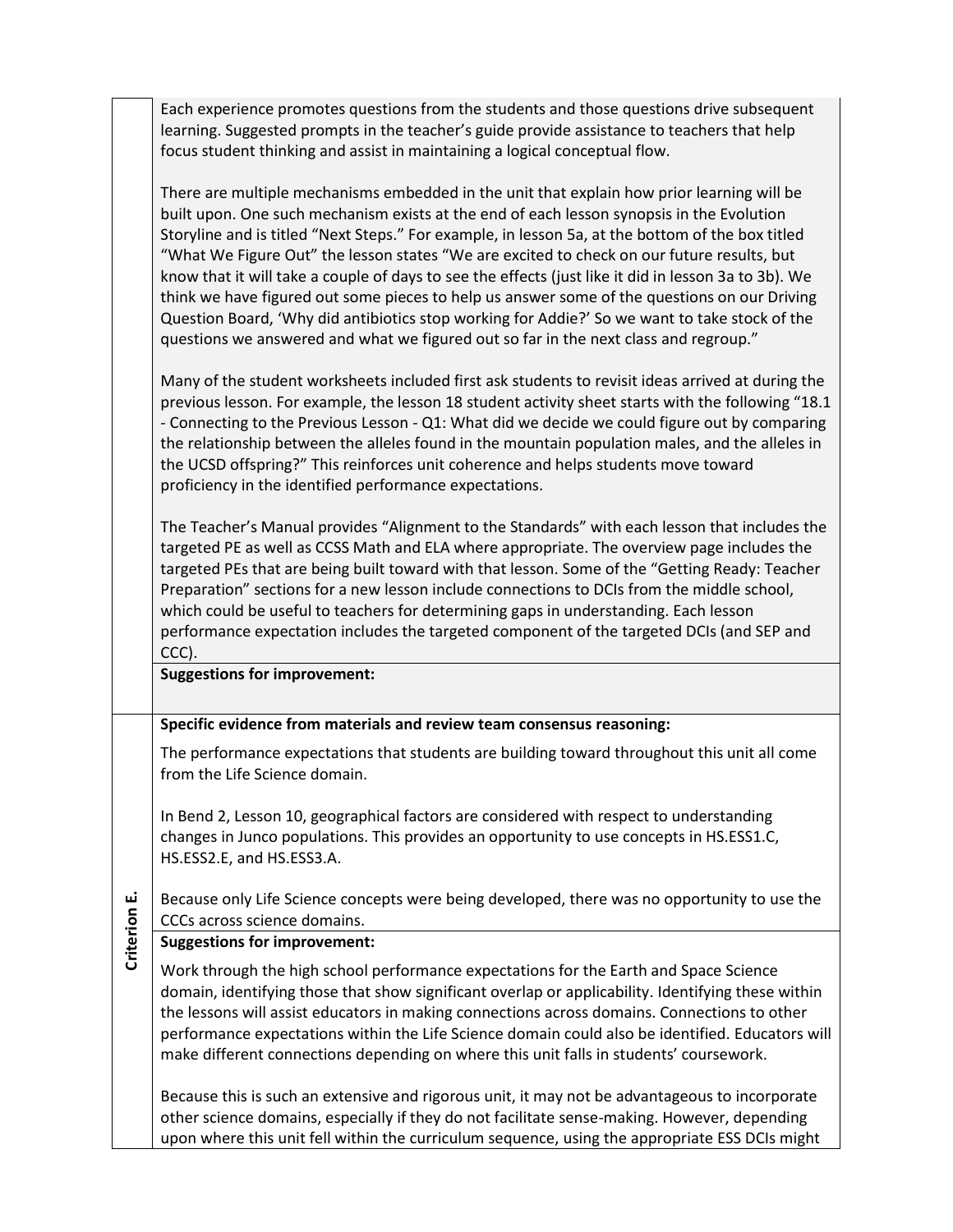|              | be more application of prior learning than new learning. Therefore, if the connections were<br>included, teachers could decide to use them or not, accordingly.                                                                                                                                                                                                                                                                                                                                                                                                                                                                                                                                                                                                                                                                                                                                                                                                                                                                                                                                                                                                                                                            |
|--------------|----------------------------------------------------------------------------------------------------------------------------------------------------------------------------------------------------------------------------------------------------------------------------------------------------------------------------------------------------------------------------------------------------------------------------------------------------------------------------------------------------------------------------------------------------------------------------------------------------------------------------------------------------------------------------------------------------------------------------------------------------------------------------------------------------------------------------------------------------------------------------------------------------------------------------------------------------------------------------------------------------------------------------------------------------------------------------------------------------------------------------------------------------------------------------------------------------------------------------|
|              | Specific evidence from materials and review team consensus reasoning:                                                                                                                                                                                                                                                                                                                                                                                                                                                                                                                                                                                                                                                                                                                                                                                                                                                                                                                                                                                                                                                                                                                                                      |
|              | The unit provides grade appropriate connections to the Common Core State Standards in<br>English Language Arts and Literacy in History/Social Studies, Science, and Technical Subjects for<br>many lessons. At the end of each lesson in the Teacher Guide, there is a section entitled<br>"Alignment with Standards." Almost all of lessons $1 - 12$ include a section within this in which<br>they indicate the CCSS math and ELA connections.                                                                                                                                                                                                                                                                                                                                                                                                                                                                                                                                                                                                                                                                                                                                                                           |
| Criterion F. | There are numerous lessons that have students reading multiple texts on the same subject,<br>using complex texts, and communicating in authentic forms. For example, in Lesson 4, students<br>use information from the CDC. In Lesson 10, climate data are used and additional data are<br>included in Lesson 11a to use as possible evidence. Students use information from scientific<br>journal sources in Lesson 11b, and excerpts from a primary source are used in Lesson 12.<br>Students use aerial photographs and methodology and results from a scientific journal article in<br>Lesson16 to determine how to develop a model of population migration patterns. A technical<br>article on karyotyping was used to determine how to make sense of Junco blood data. Three<br>different articles were used in Lesson 20 to provide methodology and results for analyzing<br>breeding patterns. Students were also required to gather information from a range of media<br>sources - videos, Google Earth, and simulations. As a possible summative opportunity, students<br>synthesized information and created an infographic about antibiotic use for the general public.<br><b>Suggestions for improvement:</b> |
|              | Continue work on identifying connections to the Common Core State Standards.                                                                                                                                                                                                                                                                                                                                                                                                                                                                                                                                                                                                                                                                                                                                                                                                                                                                                                                                                                                                                                                                                                                                               |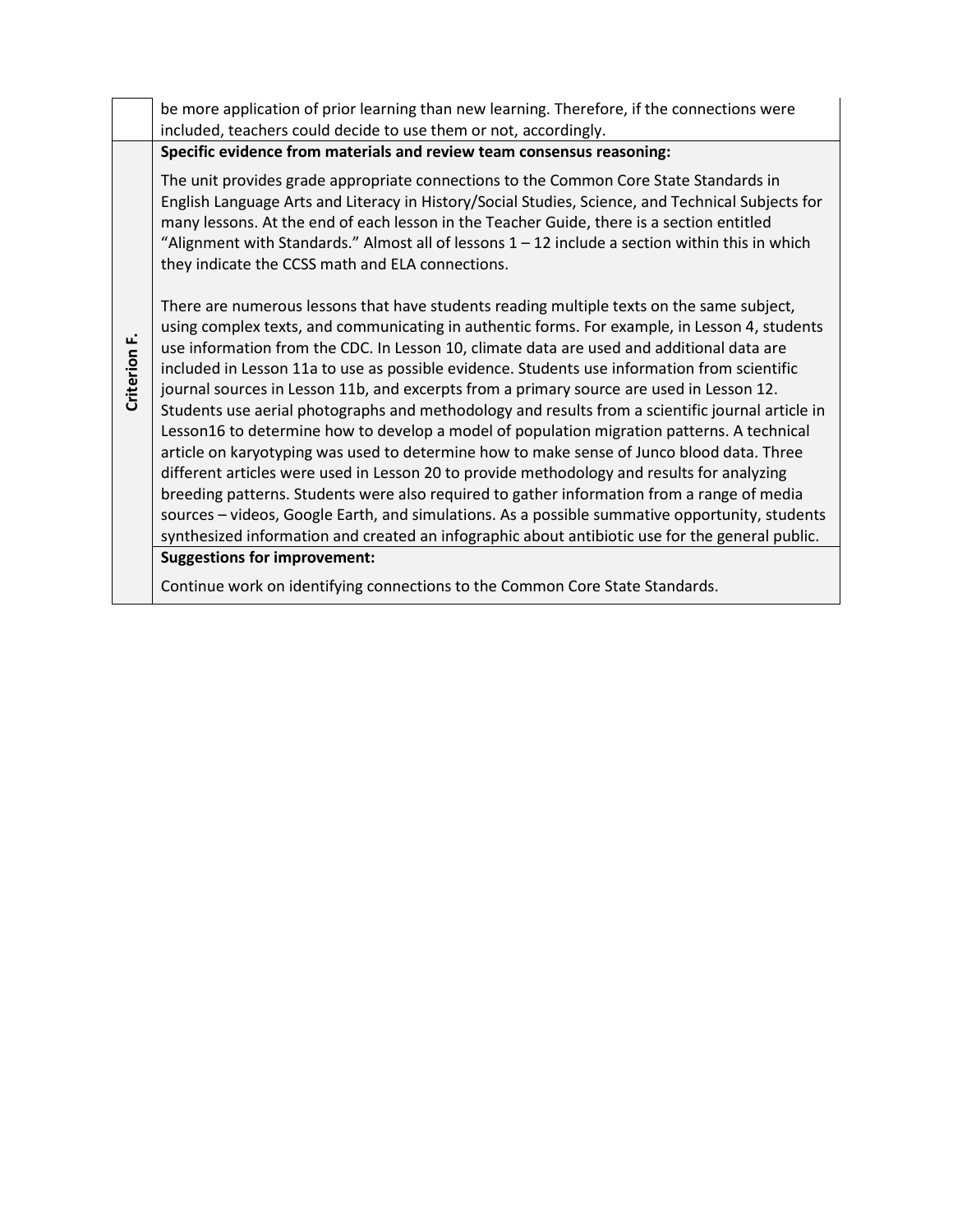|               |                                                                                                                                                                                                                                                                                                                                                                                                                                                                                                                                                                                                                                                                                                                                                                                                                                                                                                                                                                                                                                                                                                                                                                                                                                                                                                                                        |      | <b>Evidence of Quality?</b> |          |           |  |  |
|---------------|----------------------------------------------------------------------------------------------------------------------------------------------------------------------------------------------------------------------------------------------------------------------------------------------------------------------------------------------------------------------------------------------------------------------------------------------------------------------------------------------------------------------------------------------------------------------------------------------------------------------------------------------------------------------------------------------------------------------------------------------------------------------------------------------------------------------------------------------------------------------------------------------------------------------------------------------------------------------------------------------------------------------------------------------------------------------------------------------------------------------------------------------------------------------------------------------------------------------------------------------------------------------------------------------------------------------------------------|------|-----------------------------|----------|-----------|--|--|
|               | Category II. NGSS Instructional Supports:                                                                                                                                                                                                                                                                                                                                                                                                                                                                                                                                                                                                                                                                                                                                                                                                                                                                                                                                                                                                                                                                                                                                                                                                                                                                                              | None | nadequate                   | Adequate | Extensive |  |  |
|               | A. Relevance and Authenticity: Engages students in authentic and meaningful scenarios that<br>reflect the practice of science and engineering as experienced in the real world.                                                                                                                                                                                                                                                                                                                                                                                                                                                                                                                                                                                                                                                                                                                                                                                                                                                                                                                                                                                                                                                                                                                                                        |      |                             |          | X         |  |  |
|               | B. Student Ideas: Provides opportunities for students to express, clarify, justify, interpret,<br>and represent their ideas and respond to peer and teacher feedback orally and/or in<br>written form as appropriate.                                                                                                                                                                                                                                                                                                                                                                                                                                                                                                                                                                                                                                                                                                                                                                                                                                                                                                                                                                                                                                                                                                                  |      |                             | $\times$ |           |  |  |
|               | C. Building Progressions: Identifies and builds on students' prior learning in all three<br>dimensions, including providing support to teachers.                                                                                                                                                                                                                                                                                                                                                                                                                                                                                                                                                                                                                                                                                                                                                                                                                                                                                                                                                                                                                                                                                                                                                                                       |      |                             | X        |           |  |  |
| Unit Criteria | D. Scientific Accuracy: Uses scientifically accurate and grade-appropriate scientific<br>information, phenomena, and representations to support students' three-dimensional<br>learning.                                                                                                                                                                                                                                                                                                                                                                                                                                                                                                                                                                                                                                                                                                                                                                                                                                                                                                                                                                                                                                                                                                                                               |      |                             |          | X         |  |  |
|               | Differentiated Instruction: Provides guidance for teachers to support differentiated<br>Е.<br>instruction.                                                                                                                                                                                                                                                                                                                                                                                                                                                                                                                                                                                                                                                                                                                                                                                                                                                                                                                                                                                                                                                                                                                                                                                                                             |      | X                           |          |           |  |  |
|               | Teacher Support for Unit Coherence: Supports teachers in facilitating coherent student<br>F.<br>learning experiences over time.                                                                                                                                                                                                                                                                                                                                                                                                                                                                                                                                                                                                                                                                                                                                                                                                                                                                                                                                                                                                                                                                                                                                                                                                        |      |                             |          | X         |  |  |
|               | G. Scaffolded differentiation over time: Provides supports to help students engage in the<br>practices as needed and gradually adjusts supports over time so that students are<br>increasingly responsible for making sense of phenomena and/or designing solutions to<br>problems.                                                                                                                                                                                                                                                                                                                                                                                                                                                                                                                                                                                                                                                                                                                                                                                                                                                                                                                                                                                                                                                    |      |                             | X        |           |  |  |
|               | At least adequate evidence for all of the unit criteria in the category; extensive<br>Category II Rating: 3<br>evidence for criteria A-C                                                                                                                                                                                                                                                                                                                                                                                                                                                                                                                                                                                                                                                                                                                                                                                                                                                                                                                                                                                                                                                                                                                                                                                               |      |                             |          |           |  |  |
| Criterion A.  | Students engage in meaningful scenarios that reflect the practice of science as experienced in<br>the real world throughout the unit. In Bend 1, students are working with the case study of a<br>young person who has a drug-resistant disease. Throughout Bend 1 and Bend 2, students are<br>engaged in authentic experimentation working with bacteria in lessons 5a - 5e. In Bend 2,<br>students work with relatively recent data from scientific journals and use this data in their sense<br>making of phenomena.<br>A Mission Board is displayed that helps to make the connection between what is being studied<br>and its applicability to their own families, neighborhood, and communities. Students are<br>expected to communicate their learning about antibiotic abuse to their larger community in<br>order to educate them about the importance of taking their entire course of antibiotics.<br>While there are many opportunities for students to make connections between the central<br>phenomena of the unit, there are few opportunities for students to connect their explanation of<br>a phenomenon to questions from their own experience. There are limited opportunities for<br>students to experiment in order to answer their own questions, unless their questions were a<br>part of an upcoming lesson. |      |                             |          |           |  |  |
|               | <b>Suggestions for improvement:</b><br>Before engaging students in lesson nine, incorporate a lesson investigating birds in the students'<br>local ecosystems. Include student ideas about why those particular birds exist in their specific<br>ecosystem. Introduce students to techniques that field biologist use to study organisms in their<br>own environment.<br>Incorporate opportunities for students to identify how what they've learned could apply to<br>questions in their own lives. Students could apply what they've learned about Junco evolution<br>to birds in their own environment, asking questions about their origins.                                                                                                                                                                                                                                                                                                                                                                                                                                                                                                                                                                                                                                                                                       |      |                             |          |           |  |  |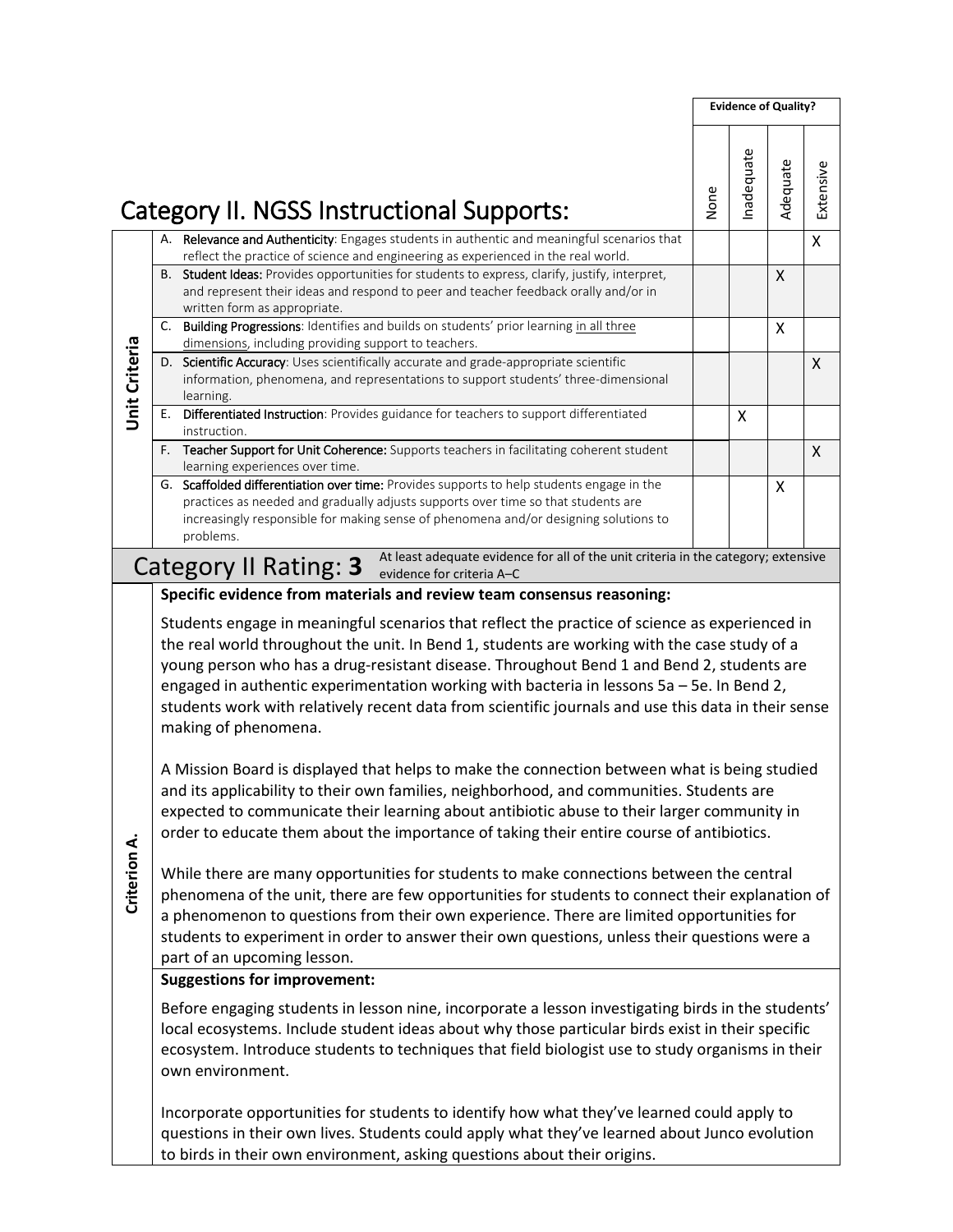|              | Another strategy that might be suggested would be to categorize the questions they generate<br>for the DQB and "flag" them as they relate to different investigations. Perhaps the simulation<br>could be used as a vehicle for students to test their own questions that might not fall as neatly<br>into the storyline. The use of the simulation could be used as additional support for students<br>who are struggling with experimental design and/or data analysis or as a resource for students<br>who need to be challenged with respect to planning and conducting an investigation, data<br>analysis, and/or constructing explanations with respect to cause and effect relationships. |
|--------------|--------------------------------------------------------------------------------------------------------------------------------------------------------------------------------------------------------------------------------------------------------------------------------------------------------------------------------------------------------------------------------------------------------------------------------------------------------------------------------------------------------------------------------------------------------------------------------------------------------------------------------------------------------------------------------------------------|
|              | Specific evidence from materials and review team consensus reasoning:                                                                                                                                                                                                                                                                                                                                                                                                                                                                                                                                                                                                                            |
|              | Students are provided multiple opportunities to express, clarify, justify, interpret, and represent<br>their ideas multiple times, however they are not provided ample opportunities to respond to<br>peer and teacher feedback.                                                                                                                                                                                                                                                                                                                                                                                                                                                                 |
| Criterion B. | For example, during lesson 13 students are asked to, in pairs, draw a model of how Juncos in<br>San Diego changed over time. Following this, students engage in a gallery walk and identify<br>commonalities and differences across the models. A class model is then created on chart paper<br>from a consensus building discussion. Many of the strategies in the Teacher's Manual provide<br>excellent Suggested Prompts for probing questions and for "listen fors" as students discuss, but<br>there are few opportunities explicitly designated for individual peer and teacher feedback.                                                                                                  |
|              | <b>Suggestions for improvement:</b>                                                                                                                                                                                                                                                                                                                                                                                                                                                                                                                                                                                                                                                              |
|              | Make explicit in the lessons more opportunities for individual students to receive and respond<br>to specific feedback from teachers and peers. Often in the lessons, students work independently<br>and then group discussions bring student ideas to a consensus. Including a step in between in<br>which students receive feedback and revise their work before arriving at a group consensus<br>would further student learning. It would also provide many opportunities for formative<br>assessment, both self and teacher driven.                                                                                                                                                          |
|              | Specific evidence from materials and review team consensus reasoning:                                                                                                                                                                                                                                                                                                                                                                                                                                                                                                                                                                                                                            |
|              | The unit sometimes explicitly identifies prior student learning expected for DCIs. For example, in<br>lesson 11 a, in the Teacher Guide in the section entitled Getting Ready: Teacher Preparation,<br>there is reference to specific DCIs students are expected to understand by the end of grade 8<br>that are relevant to the learning students will do in lesson 11 a.                                                                                                                                                                                                                                                                                                                       |
|              | In some lessons, middle school DCIs are identified while in the majority they are not. In some<br>lessons, middle school DCIs are identified using appropriate annotation (i.e. MS-LS1-4) while in<br>others, they are not (i.e. lesson 11a).                                                                                                                                                                                                                                                                                                                                                                                                                                                    |
| Criterion C. | The unit does not explicitly identify prior student learning expected for the science and<br>engineering practices or crosscutting concepts focused on in the five performance expectations<br>that this unit is building toward.                                                                                                                                                                                                                                                                                                                                                                                                                                                                |
|              | However, the lessons do identify and build upon student learning from prior lessons within the<br>sequence. Even the student handouts referenced prior learning. This is most pronounced with<br>the DCIs, and somewhat evident with the SEPs. This is weakly evident with the CCCs.                                                                                                                                                                                                                                                                                                                                                                                                             |
|              | <b>Suggestions for improvement:</b>                                                                                                                                                                                                                                                                                                                                                                                                                                                                                                                                                                                                                                                              |
|              | Continue to work through lessons, identifying relevant middle school DCIs and indicate these in<br>a consistent manner throughout the unit.                                                                                                                                                                                                                                                                                                                                                                                                                                                                                                                                                      |
|              | Build upon the CCCs throughout the lesson in a more coherent manner.                                                                                                                                                                                                                                                                                                                                                                                                                                                                                                                                                                                                                             |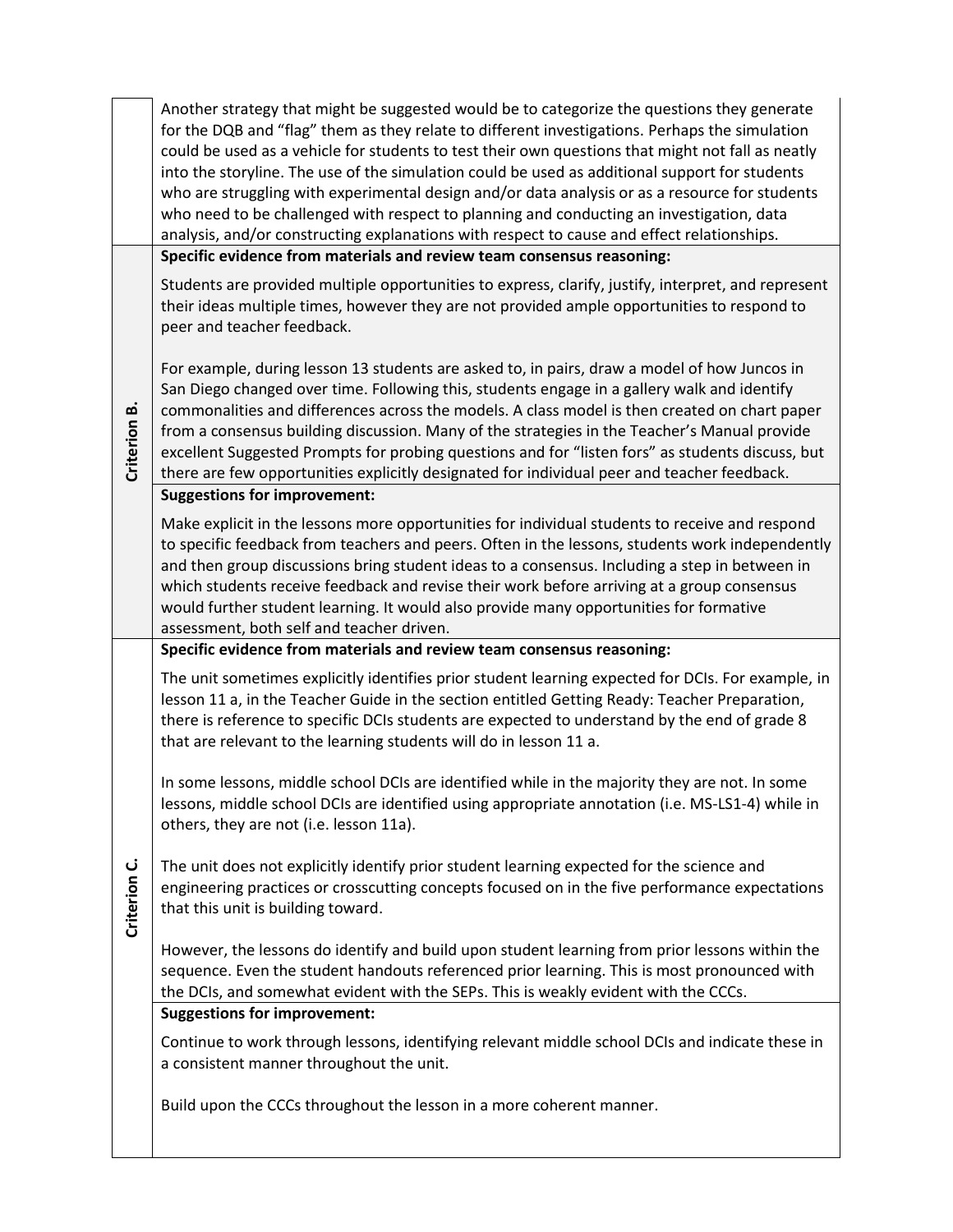|              | Specific evidence from materials and review team consensus reasoning:                                                                                                                                                                                                                                                                                                                                                                                                                                                                                                                                                                                                                                                                                                                                                                                                                                                                                                     |
|--------------|---------------------------------------------------------------------------------------------------------------------------------------------------------------------------------------------------------------------------------------------------------------------------------------------------------------------------------------------------------------------------------------------------------------------------------------------------------------------------------------------------------------------------------------------------------------------------------------------------------------------------------------------------------------------------------------------------------------------------------------------------------------------------------------------------------------------------------------------------------------------------------------------------------------------------------------------------------------------------|
| Criterion D. | The unit challenges students with scientifically accurate and grade appropriate information and<br>representations to support three-dimensional learning. In lesson 13, students read an abstract<br>from a paper published in Behavioral Ecology. Additionally, they work with data from the<br>Journal, which presents plasma levels of corticosterone (CORT) in two populations of juncos to<br>draw conclusions and develop further questions. Identified elements of the Practices were at<br>the high school level. The use of mathematical modeling, technology, and the simulation were<br>appropriate for high school. The phenomenon used to anchor the learning (Addie case study) as<br>well as the Juncos in Bend 2 and 3 were accessible yet sophisticated, which would appeal to<br>high school students.<br>Furthermore, the students are required to access information from authoritative scientific<br>sources.<br><b>Suggestions for improvement:</b> |
|              | Specific evidence from materials and review team consensus reasoning:                                                                                                                                                                                                                                                                                                                                                                                                                                                                                                                                                                                                                                                                                                                                                                                                                                                                                                     |
|              | Throughout the unit lessons, instructors are presented with Differentiation Strategies and<br>Alternative Activities boxes accompanying lesson directions. Often these boxes also include<br>differentiation strategies for students who struggle with reading complex text, writing etc. For<br>example, in lesson 11b on page 178 of the Teacher's Guide, there are specific suggestions for<br>instructors who may be working with students who find scientific text particularly challenging.<br>The lesson provides three different strategies to assist the instructor including pairing, whole<br>class reading, and small group strategies.                                                                                                                                                                                                                                                                                                                       |
|              | Aside from what is referenced above, extra support for students who are struggling to meet the<br>targeted expectations is not included in the unit. Although there were ideas labeled in the<br>Teacher Supports and Notes section of the Teacher's Manual, we did not find any designated as<br>Differentiation or Alternative Activities that provided suggested next steps for instruction.<br>Extensions for students with higher interest or who have already met performance expectations                                                                                                                                                                                                                                                                                                                                                                                                                                                                          |
| rion E.      | to develop deeper understanding of the practices, disciplinary core ideas, and crosscutting<br>concepts is not included in the unit.                                                                                                                                                                                                                                                                                                                                                                                                                                                                                                                                                                                                                                                                                                                                                                                                                                      |
| Criter       | <b>Suggestions for improvement:</b>                                                                                                                                                                                                                                                                                                                                                                                                                                                                                                                                                                                                                                                                                                                                                                                                                                                                                                                                       |
|              | The Alternative Activities and Additional Guidance sections presented are wide-ranging and<br>thoughtful and will help educators be more flexible with their lessons in lesson planning.                                                                                                                                                                                                                                                                                                                                                                                                                                                                                                                                                                                                                                                                                                                                                                                  |
|              | Including a greater number and scope of differentiated activities, which include next steps for<br>instruction, is recommended.                                                                                                                                                                                                                                                                                                                                                                                                                                                                                                                                                                                                                                                                                                                                                                                                                                           |
|              |                                                                                                                                                                                                                                                                                                                                                                                                                                                                                                                                                                                                                                                                                                                                                                                                                                                                                                                                                                           |
|              |                                                                                                                                                                                                                                                                                                                                                                                                                                                                                                                                                                                                                                                                                                                                                                                                                                                                                                                                                                           |
|              |                                                                                                                                                                                                                                                                                                                                                                                                                                                                                                                                                                                                                                                                                                                                                                                                                                                                                                                                                                           |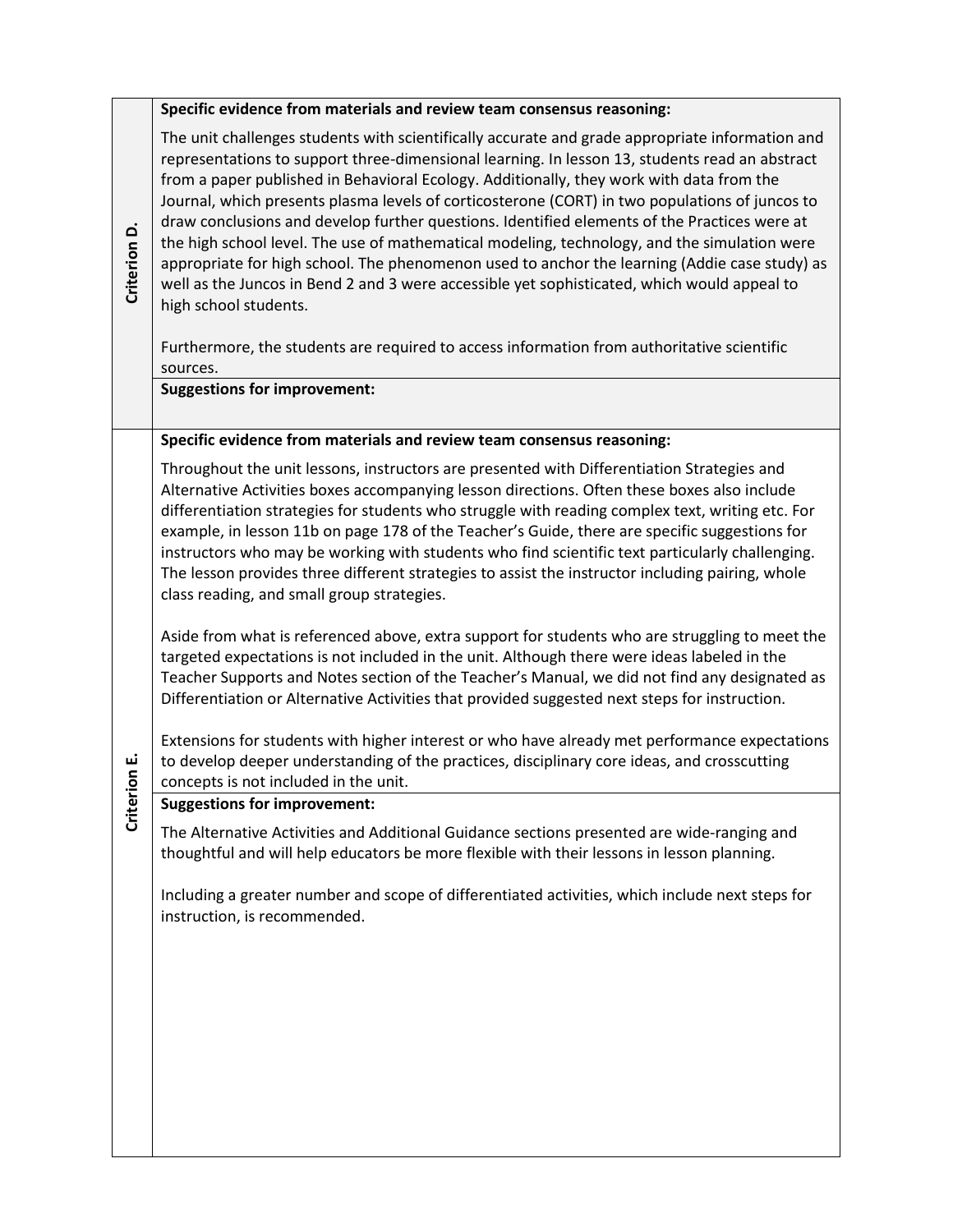|              | Specific evidence from materials and review team consensus reasoning:<br>The unit supports teachers in facilitating coherent student learning experiences over time.<br>For example, throughout the unit they work with a "Driving Question Board." This mechanism<br>help students remember the larger questions they are trying to answer as they engage in lesson<br>- level activities to support their understanding. The Addie case study is revisited in Bend 2 as<br>bacterial growth is analyzed and again to wrap up the unit.                                                                                                                                                                                               |
|--------------|----------------------------------------------------------------------------------------------------------------------------------------------------------------------------------------------------------------------------------------------------------------------------------------------------------------------------------------------------------------------------------------------------------------------------------------------------------------------------------------------------------------------------------------------------------------------------------------------------------------------------------------------------------------------------------------------------------------------------------------|
| Criterion F. | Another example is the "Next steps" sections at the end of each lesson synopsis in the "What<br>We Figure Out" sections in the Storyline document. Including information about previous<br>learning on student handouts is another example of connecting learning experiences over time.                                                                                                                                                                                                                                                                                                                                                                                                                                               |
|              | For each lesson, lesson performance expectations crafted by the authors are included. These<br>reinforce the three-dimensional nature of the NGSS for the instructor and are often at the<br>element level of the dimension.                                                                                                                                                                                                                                                                                                                                                                                                                                                                                                           |
|              | <b>Suggestions for improvement:</b>                                                                                                                                                                                                                                                                                                                                                                                                                                                                                                                                                                                                                                                                                                    |
|              | Throughout the unit, explicitly identify activities that include learning in all three dimensions.<br>Including formative and/or summative assessments that assess in all three dimensions will help<br>ensure three-dimensional learning in classrooms.                                                                                                                                                                                                                                                                                                                                                                                                                                                                               |
|              | Specific evidence from materials and review team consensus reasoning:                                                                                                                                                                                                                                                                                                                                                                                                                                                                                                                                                                                                                                                                  |
|              | This is a large and comprehensive unit. Over the course of the unit students are asked to make<br>connections between bacterial culture experiments, speciation of Juncos and the case study of<br>Addie who is infected with a drug-resistant pathogen. They are also applying new information<br>and concepts learned through experimentation, research, and modeling in each of these to<br>novel information and phenomena. Students are provided support to engage in the practices as<br>needed throughout this progression of learning. While the level of rigor of the work increases<br>throughout the unit, clear evidence that each individual is increasingly responsible for making<br>sense of phenomena is not evident. |
|              | <b>Suggestions for improvement:</b>                                                                                                                                                                                                                                                                                                                                                                                                                                                                                                                                                                                                                                                                                                    |
| Criterion G. | As students move through the unit, rely less on group discussions, group models etc. to allow<br>students to independently arrive at important understandings they need to see the larger<br>picture.                                                                                                                                                                                                                                                                                                                                                                                                                                                                                                                                  |
|              | It is not clear how the teacher could decide where each student is with respect to the targeted<br>dimensions. Although the pair shares, group discussions, guided discourse, and consensus<br>building are essential for helping students make sense of information, models, data, etc., the<br>Teacher's Guide does not specify critical places in the learning for determining where each<br>student's understanding is and there are no suggestions for next steps in instruction if a<br>student(s) are not progressing.                                                                                                                                                                                                          |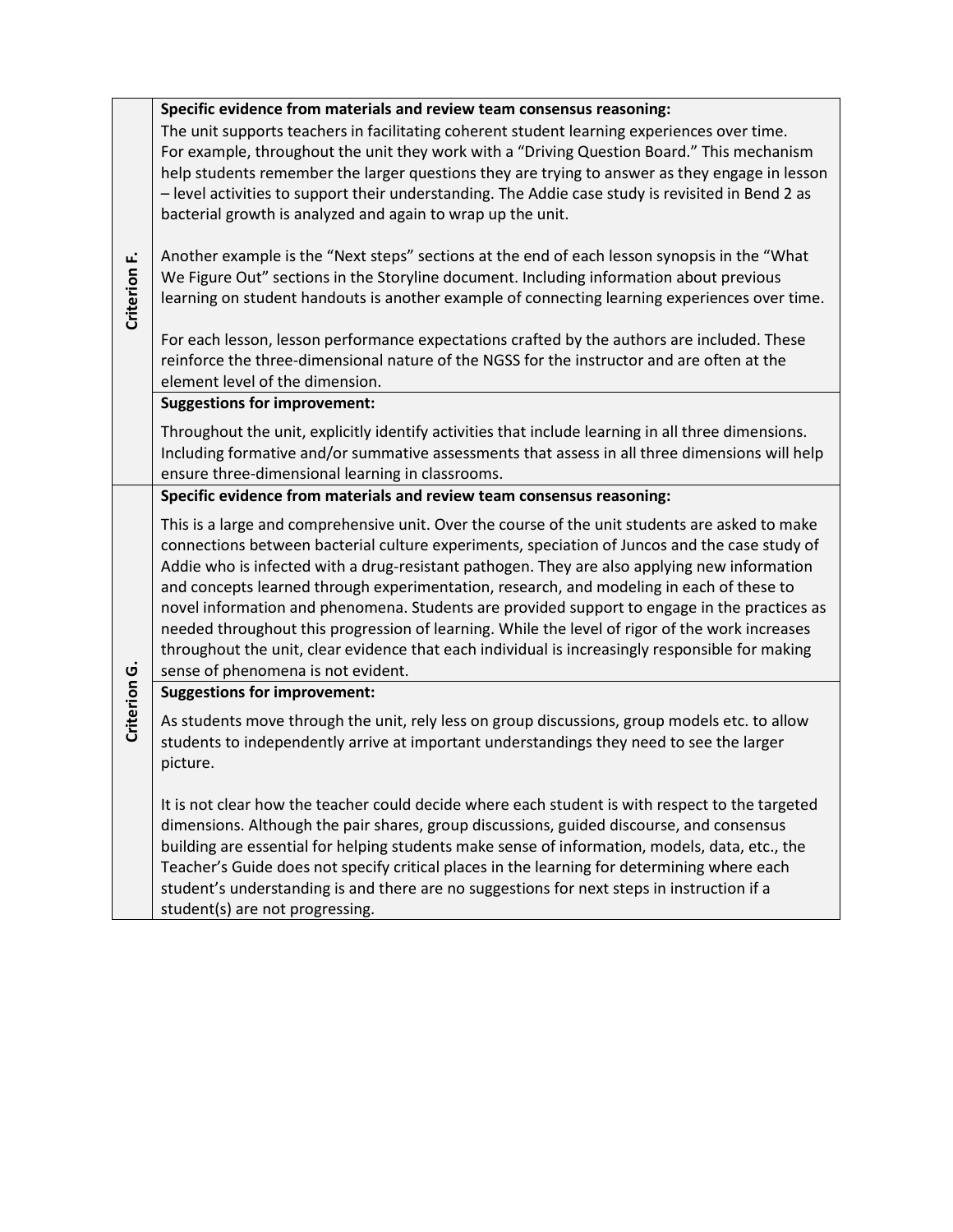|                      |                                                                                                                                                                                                                                                                                                                                                                                                                                                                                                                                                                                                       |      |           | <b>Evidence of Quality?</b> |           |  |  |
|----------------------|-------------------------------------------------------------------------------------------------------------------------------------------------------------------------------------------------------------------------------------------------------------------------------------------------------------------------------------------------------------------------------------------------------------------------------------------------------------------------------------------------------------------------------------------------------------------------------------------------------|------|-----------|-----------------------------|-----------|--|--|
|                      | <b>Category III. Monitoring NGSS Student Progress</b>                                                                                                                                                                                                                                                                                                                                                                                                                                                                                                                                                 | None | nadequate | Adequate                    | Extensive |  |  |
|                      | A. Monitoring 3D student performances: Elicits direct, observable evidence of three-<br>dimensional learning; students are using practices with core ideas and crosscutting<br>concepts to make sense of phenomena and/or to design solutions.                                                                                                                                                                                                                                                                                                                                                        |      |           |                             | X         |  |  |
| <b>Unit Criteria</b> | B. Formative: Embeds formative assessment processes throughout that evaluate student<br>learning to inform instruction.<br>Scoring guidance: Includes aligned rubrics and scoring guidelines that provide guidance<br>C.<br>for interpreting student performance along the three dimensions to support teachers                                                                                                                                                                                                                                                                                       | X    | X         |                             |           |  |  |
|                      | in (a) planning instruction and (b) providing ongoing feedback to students.<br>D. Unbiased tasks/items: Assesses student proficiency using methods, vocabulary,<br>representations, and examples that are accessible and unbiased for all students.                                                                                                                                                                                                                                                                                                                                                   |      |           | X                           |           |  |  |
|                      | E. Coherent Assessment system: Includes pre-, formative, summative, and self-assessment<br>measures that assess three-dimensional learning.<br>F. Opportunity to learn: Provides multiple opportunities for students to demonstrate<br>performance of practices connected with their understanding of disciplinary core ideas<br>and crosscutting concepts and receive feedback                                                                                                                                                                                                                       |      | X         | X                           |           |  |  |
|                      | Category III Rating: 1<br>Adequate evidence for at least three criteria in the category                                                                                                                                                                                                                                                                                                                                                                                                                                                                                                               |      |           |                             |           |  |  |
|                      | Specific evidence from materials and review team consensus reasoning:                                                                                                                                                                                                                                                                                                                                                                                                                                                                                                                                 |      |           |                             |           |  |  |
| Criterion A.         | The unit elicits direct, observable evidence of three-dimensional learning. For example, in Bend<br>2, lesson 13, students develop and revise a model. In part, the model reflects the cause and<br>effect relationship between CORT and bird behavior. Students are working with elements of LS<br>4.B "natural selection only occurs if there is both (1) variation in the genetic information<br>between organisms in a population and (2) variation in the expression of that genetic<br>information - that is, trait variation - that leads to differences in performance among<br>individuals." |      |           |                             |           |  |  |
|                      | <b>Suggestions for improvement:</b><br>Many of the artifacts produced are group-generated artifacts. Provide more opportunities for<br>students to produce evidence of three-dimensional learning independently.<br>Explicitly identify moments throughout the unit during which students are engaging in three-<br>dimensional learning and the artifacts that evidence these moments would facilitate teaching<br>and learning.                                                                                                                                                                     |      |           |                             |           |  |  |
|                      | Specific evidence from materials and review team consensus reasoning:                                                                                                                                                                                                                                                                                                                                                                                                                                                                                                                                 |      |           |                             |           |  |  |
|                      | In some, but not all lessons, good opportunities for formative assessment are indicated clearly.<br>For example, in Lesson 5e on page 202 of the Teacher Guide in box C, teachers are prompted to<br>use student generated answers to lesson questions in order to assess understanding. Possible<br>student alternative conceptions are provided with most lessons on the Getting Ready: Teacher<br>Preparation pages. Teachers are provided guidance in most lessons regarding what specifically<br>to look/listen for but not what to do with the information.                                     |      |           |                             |           |  |  |
| Criterion B.         | <b>Suggestions for improvement:</b><br>In addition to providing guidance regarding evidence of acquisition of knowledge and skills,<br>provide guidance to teachers including possible steps to take/strategies to employ if students<br>are not displaying adequate skills and/or knowledge.                                                                                                                                                                                                                                                                                                         |      |           |                             |           |  |  |
|                      | Present formative assessment opportunities consistently throughout the unit and use the same<br>symbol for clarity.                                                                                                                                                                                                                                                                                                                                                                                                                                                                                   |      |           |                             |           |  |  |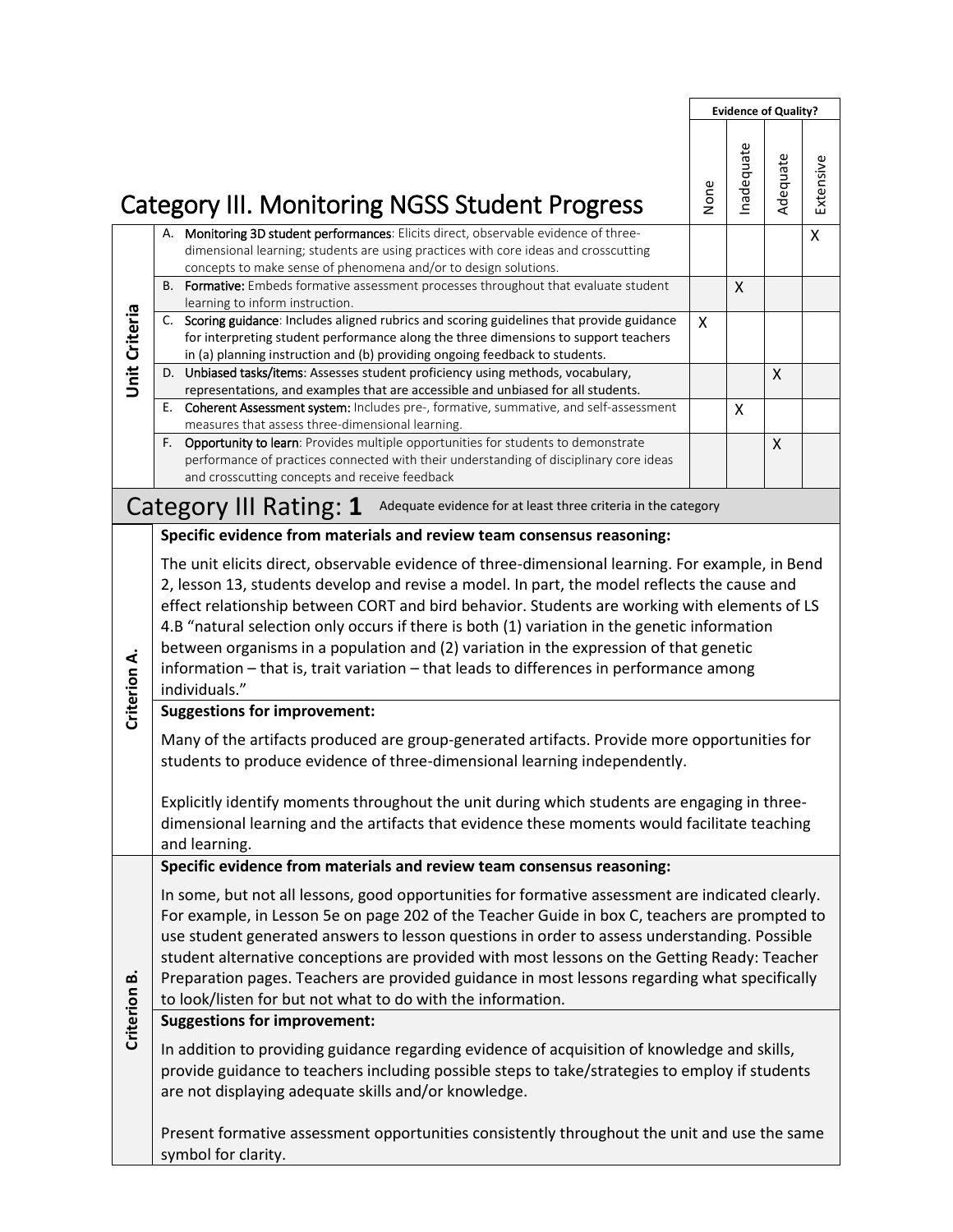|              | Specific evidence from materials and review team consensus reasoning:                                                                                                                                                                                                                                                                                                                                                                                                                                                                                                                                                                                                                                                                                                              |
|--------------|------------------------------------------------------------------------------------------------------------------------------------------------------------------------------------------------------------------------------------------------------------------------------------------------------------------------------------------------------------------------------------------------------------------------------------------------------------------------------------------------------------------------------------------------------------------------------------------------------------------------------------------------------------------------------------------------------------------------------------------------------------------------------------|
| Criterion C. | Aligned rubrics and scoring guidelines that provide guidance for interpreting student<br>performance along the three dimensions to support teachers are not included. Extensive work<br>has been done to present possible student interpretations, understandings/misunderstandings,<br>student responses, and to present sample artifacts. These will undoubtedly be beneficial for<br>educators.                                                                                                                                                                                                                                                                                                                                                                                 |
|              | <b>Suggestions for improvement:</b>                                                                                                                                                                                                                                                                                                                                                                                                                                                                                                                                                                                                                                                                                                                                                |
|              | Identify appropriate moments throughout each Bend to include rubrics and scoring guidelines.                                                                                                                                                                                                                                                                                                                                                                                                                                                                                                                                                                                                                                                                                       |
|              | Specific evidence from materials and review team consensus reasoning:                                                                                                                                                                                                                                                                                                                                                                                                                                                                                                                                                                                                                                                                                                              |
| Criterion D. | Formative assessment is based primarily on student work during class (i.e. response to<br>questions in writing, models, etc.). These methods are accessible and unbiased.                                                                                                                                                                                                                                                                                                                                                                                                                                                                                                                                                                                                          |
|              | <b>Suggestions for improvement:</b>                                                                                                                                                                                                                                                                                                                                                                                                                                                                                                                                                                                                                                                                                                                                                |
|              | Consider potential bias when developing summative assessments.                                                                                                                                                                                                                                                                                                                                                                                                                                                                                                                                                                                                                                                                                                                     |
|              | Specific evidence from materials and review team consensus reasoning:                                                                                                                                                                                                                                                                                                                                                                                                                                                                                                                                                                                                                                                                                                              |
|              | The unit does not include adequate pre, summative, or self-assessment measures assessing<br>three-dimensional learning. Most lessons include at least one suggestion for educators to<br>formatively assess students, however these are often not assessing three-dimensional learning.<br>There was no pre-assessment that elicited information about student understanding of the<br>targeted Practices, CCCs, or DCIs. Prior knowledge was elicited.                                                                                                                                                                                                                                                                                                                            |
|              | There were very few places where students were provided an opportunity to self-assess. Since<br>there were no rubrics or scoring guidelines provided or critical junctures in the learning<br>indicated, teachers would most likely not provide self-assessment opportunities.                                                                                                                                                                                                                                                                                                                                                                                                                                                                                                     |
| Criterion E. | The information for the infographic in Lesson 24 has been built through a range of experiences,<br>and the Teacher's Guide provides suggestions that it could be used summatively. Although<br>different organisms, a range of techniques for gathering evidence, and consensus building were<br>used in this unit, there were limited opportunities for students to apply their models or<br>generalize from their evidence to a new phenomenon.                                                                                                                                                                                                                                                                                                                                  |
|              | <b>Suggestions for improvement:</b>                                                                                                                                                                                                                                                                                                                                                                                                                                                                                                                                                                                                                                                                                                                                                |
|              | Identify appropriate moments within the unit at which these assessments would be of most<br>value to students and educators and incorporate them into lessons.                                                                                                                                                                                                                                                                                                                                                                                                                                                                                                                                                                                                                     |
|              | Provide specific opportunities that would allow students to self-assess where they are in their<br>understanding of natural selection and evolution and targeted Practices and CCCs at the<br>element level.                                                                                                                                                                                                                                                                                                                                                                                                                                                                                                                                                                       |
|              | Specific evidence from materials and review team consensus reasoning:                                                                                                                                                                                                                                                                                                                                                                                                                                                                                                                                                                                                                                                                                                              |
| Criterion F. | Students are engaging in three-dimensional learning in many of the lessons. Students are<br>making sense of disciplinary core ideas or supporting ideas that will facilitate understanding of<br>phenomena. Crosscutting concepts are identified at the beginning of each lesson. Crosscutting<br>concepts are incorporated into student handouts and discussion prompts. For example, during<br>lesson 5C, students are asked to identify patterns in data from experiments with bacteria and<br>antibiotics and as well to make predictions about what patterns they will see in future data sets.<br>Explicit opportunities for each student to receive feedback on their performance of a Practice(s)<br>connected with their understanding of DCIs and CCCs are not provided. |
|              |                                                                                                                                                                                                                                                                                                                                                                                                                                                                                                                                                                                                                                                                                                                                                                                    |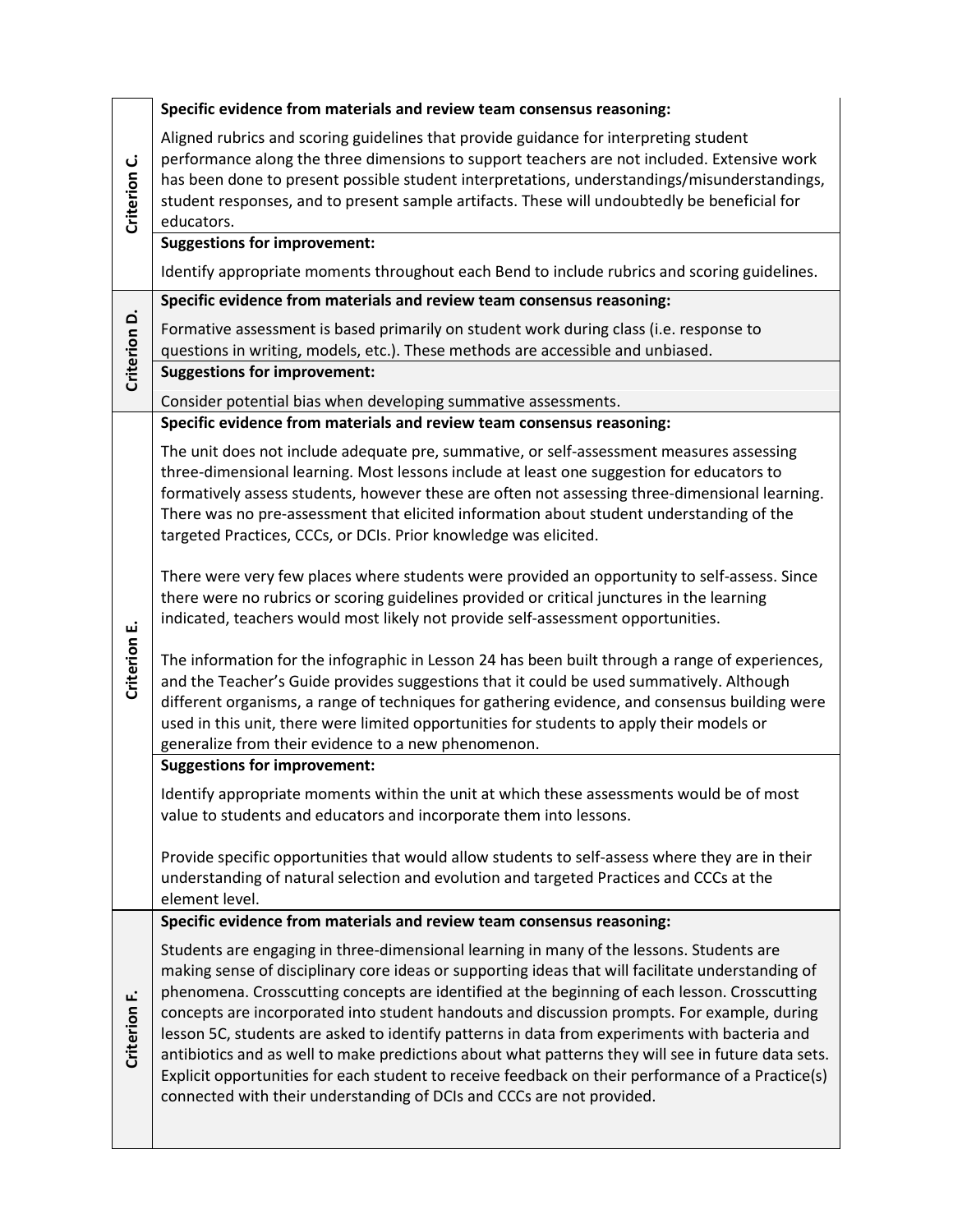#### **Suggestions for improvement:**

For each lesson, explicitly identify DCIs, CCCs, and SEPs associated with the five performance expectations the unit is building toward and provide opportunities for each student to receive feedback with respect to their performance of a Practice(s) connected with understanding of DCIs and CCCs.

Because of the extensive use of group work, there are opportunities for individual students not to engage in the learning. Consider providing more individual accountability for demonstrating understanding.

## Summary Comments

This unit is ambitious, comprehensive, and purposefully designed. Students are repeatedly challenged with rigorous content and expected to make important connections between and across storylines. Students also are exposed to and engage in authentic scientific research.

Due to the size and scope of this unit, as reviewers it was impossible to fully engage with every lesson and resource. Understand that some comments may apply to some lessons more than others and there are undoubtedly aspects included which were missed by the reviewers.

This is a large document compiled by different individuals. It is not surprising that there is a need for consistency. Additionally, also not surprisingly for a unit of this scope, there are many simple grammatical errors. If possible, find objective editors to edit the lessons for these types of errors.

Authors should coordinate in order to standardize the Background Knowledge section at the beginning of each lesson. Some contain resources, some contain applicable previously learned middle school DCIs, and others indicate framework DCIs that will be addressed in the lesson. It appears there are lessons that address DCIs not indicated in any of the Background Knowledge sections. While it is expected that not all lessons will address a DCI, CCC, SEP, and have necessary background knowledge, it would be helpful to indicate that in the Getting Ready: Teacher Information boxes. For example, have a section for crosscutting concepts in each one of these information boxes, and if there is no focus on a crosscutting concept for a particular lesson simply state "none."

Lessons often indicate opportunities to incorporate crosscutting concepts into the lessons in boxes to the right in the Teacher's Guide. Different lessons, however, use different boxes with different titles to include this information. The same is true of formative assessment opportunities.

Overall, more assessments are necessary throughout the Bends. These include formative (both self and instructor) and summative assessments and should include assessments that ensure learning is occurring in all three dimensions. This unit is purposefully constructed, and as such, learning builds meaningfully over time. The identification of appropriate moments at which to check for individual student understanding should be identified and necessary assessments should be incorporated throughout the unit.

For each lesson, identifying elements of the Science and Engineering Practices, Crosscutting Concepts, and Disciplinary Core Ideas from the five performance expectations that this unit is building toward would be invaluable to educators and facilitate development toward mastery of those dimensions.

Educators may question what has come before in the high school learning progression. Are we to understand that this lesson could be taught anywhere in that progression?